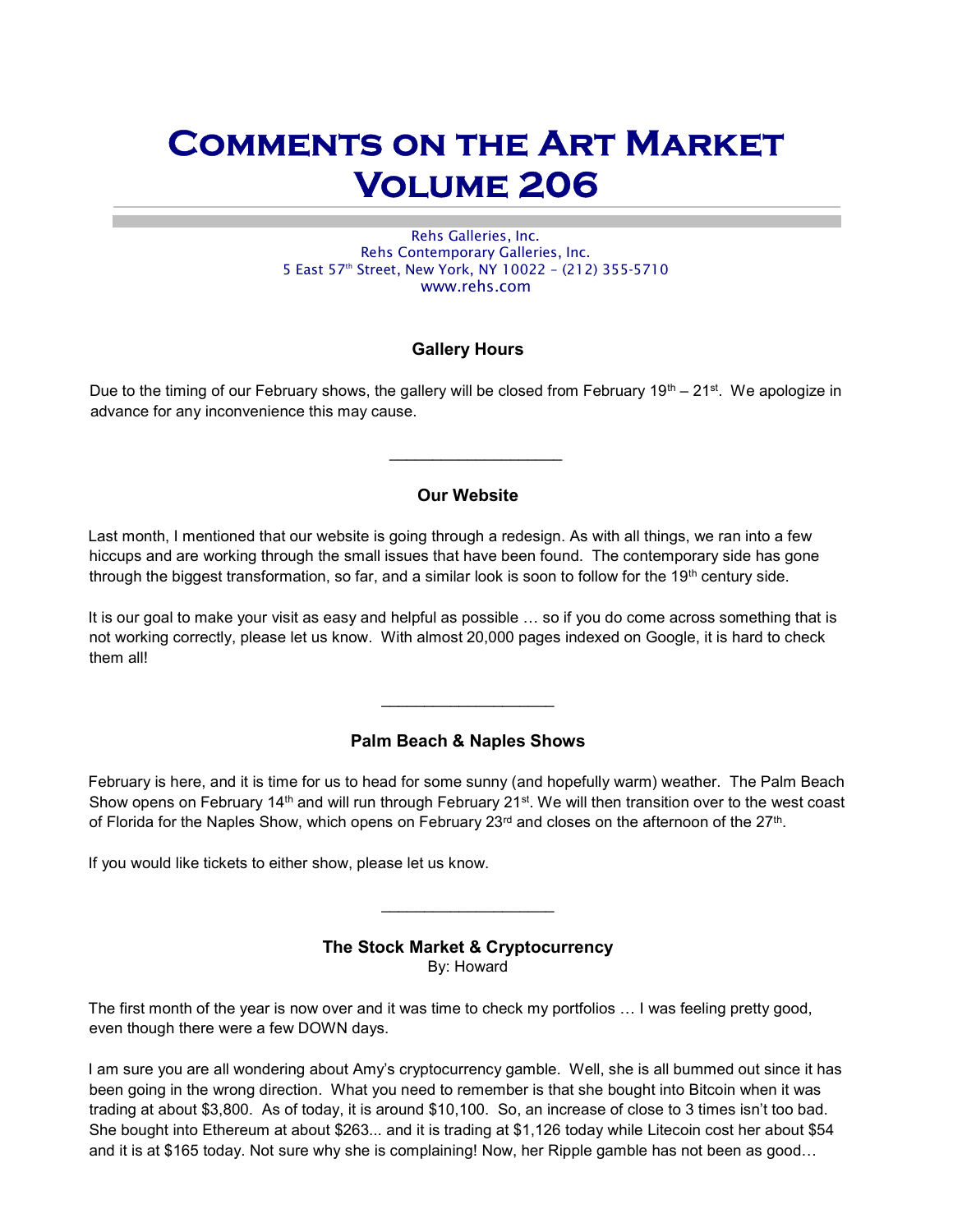she bought 253 Ripple at \$1.91 and today it was hovering in the \$1.15 range. On the bright side, these coins are so volatile, that by Friday she could be a millionaire … or not!

As for the Dow, I am still trying to see the ceiling -- we opened the month at 24,719 and closed at 26,149 ... and that was after a couple of down days. The Euro closed out the month at \$1.24 (up); the Pound jumped to \$1.42; Crude is also moving up \$64.84 and Gold keeps going north - \$1,346.30.

And now for my personal monthly gains or losses … JP Morgan (\$115.90 – up \$8.73), Exxon (\$87.30 – up \$3.66), AT&T (\$37.45 – down \$1.43), Verizon (\$54.07 – up \$1.14), Wal-Mart (\$106.6 – up \$7.85), Coke (\$47.59 – up \$1.71), DowDuPont (\$75.58 – up \$4.36), Merck (\$59.25 – up \$2.98), Disney (\$108.6 – up \$1.16), Intel (\$48.14 – up \$1.98), Apple (\$167.43 – down \$1.8), Microsoft (\$95.01 – up \$9.47) and United Technologies (\$138.01 – up \$10.44). I am sure you saw the trend … UP! Of the 13 stocks listed, 11 up and 2 down --- same as last month --- and the ups far outweighed the downs.

# Tales from the Dark Side

 $\mathcal{L}=\mathcal{L}=\mathcal{L}=\mathcal{L}=\mathcal{L}=\mathcal{L}=\mathcal{L}=\mathcal{L}=\mathcal{L}=\mathcal{L}=\mathcal{L}=\mathcal{L}=\mathcal{L}=\mathcal{L}=\mathcal{L}=\mathcal{L}=\mathcal{L}=\mathcal{L}=\mathcal{L}=\mathcal{L}=\mathcal{L}=\mathcal{L}=\mathcal{L}=\mathcal{L}=\mathcal{L}=\mathcal{L}=\mathcal{L}=\mathcal{L}=\mathcal{L}=\mathcal{L}=\mathcal{L}=\mathcal{L}=\mathcal{L}=\mathcal{L}=\mathcal{L}=\mathcal{L}=\mathcal{$ 

By: Alyssa

#### Sexual Harassment Allegations Surface Across The Pond

An article in the Guardian, by Ben Quinn and Cristina Ruiz, covers the sexual harassment allegations against one of Britain's most important contemporary art dealers … 78 year old Anthony d'Offay. According to the report, the 'inappropriate behavior' began in 1997 and d'Offay said of the allegations by the three women: "I am appalled these allegations are being levelled against me and I categorically deny the claims being made." He added. "I am completely unaware of any police investigation. If there is one, then police time is being wasted." He also said: "I conceived the idea for Artist Rooms some 15 years ago. It has been a wonderful success. However, having been directly involved for that length of time and also reaching 78 years old, I decided in December it was time to retire as ex-officio curator."

#### What to Say When Lighting Strikes Twice…

"I was shocked." That's what the foundry owner said when he learned that a 7  $\frac{1}{2}$  foot tall sculpture went missing from his shop. The work, Athena, by German Neo-Expressionist artist Markus Lüpertz, is a brightly painted bronze weighing over 500 pounds. Once the foundry realized the sculpture was missing, they contacted the authorities. Unfortunately, it is unknown whether the work was stolen for its scrap value (just a few thousand euros) or for the work itself, estimated at a few hundred thousand euros.

This is the second time Lüpertz is the victim of theft. In 2015, 30 works of art, which included drawings, watercolors, graphics and sculptures, were stolen from his studio in Teltow, outside of Berlin. All but one of those have been recovered.

#### "I'll Make [her] an Offer [s]he Can't Refuse"

That's what Igor Toporkovski must have said when he donated 26 questionable works to the Museum of Fine Arts in Ghent. According to The Art Newspaper, every piece from an exhibition of Russian Avant-Garde works has issues. Experts and researchers are claiming that works by Kazimir Malevich, Wassily Kandinsky, Vladimir Tatlin, Lazar el Lissitzky, Alexei Jawlensky, Natalia Goncharova, Mikhail Larionov and others are basically unknown. No historical records, no detailed provenance, no previous sales history, and cannot be found in their respective catalogue raisonné (a scholarly source which lists all known works by an artist).

Catherine de Zegher, the director of the museum has claimed she will "rewrite the history of the Russian avantgarde". I wonder how she will do that considering her 'expertise' is in the field of Contemporary art. To me, it sounds like she'll be saying... "Don't ask me about my business, Kay."

#### Cracking Down on Stolen Antiquities

The Antiquities Trafficking Unit, recently formed by the New York District Attorney, is moving along at a brisk pace. Earlier this month, the team seized 6 artifacts from Phoenix Ancient Art (valued at \$450K) and another 10 objects from collector Michael Steinhardt (the retired billionaire hedge fund manager). A number of these items have now been matched to the confiscated archives of Medici, Becchina and Symes-Michaelides (dealers who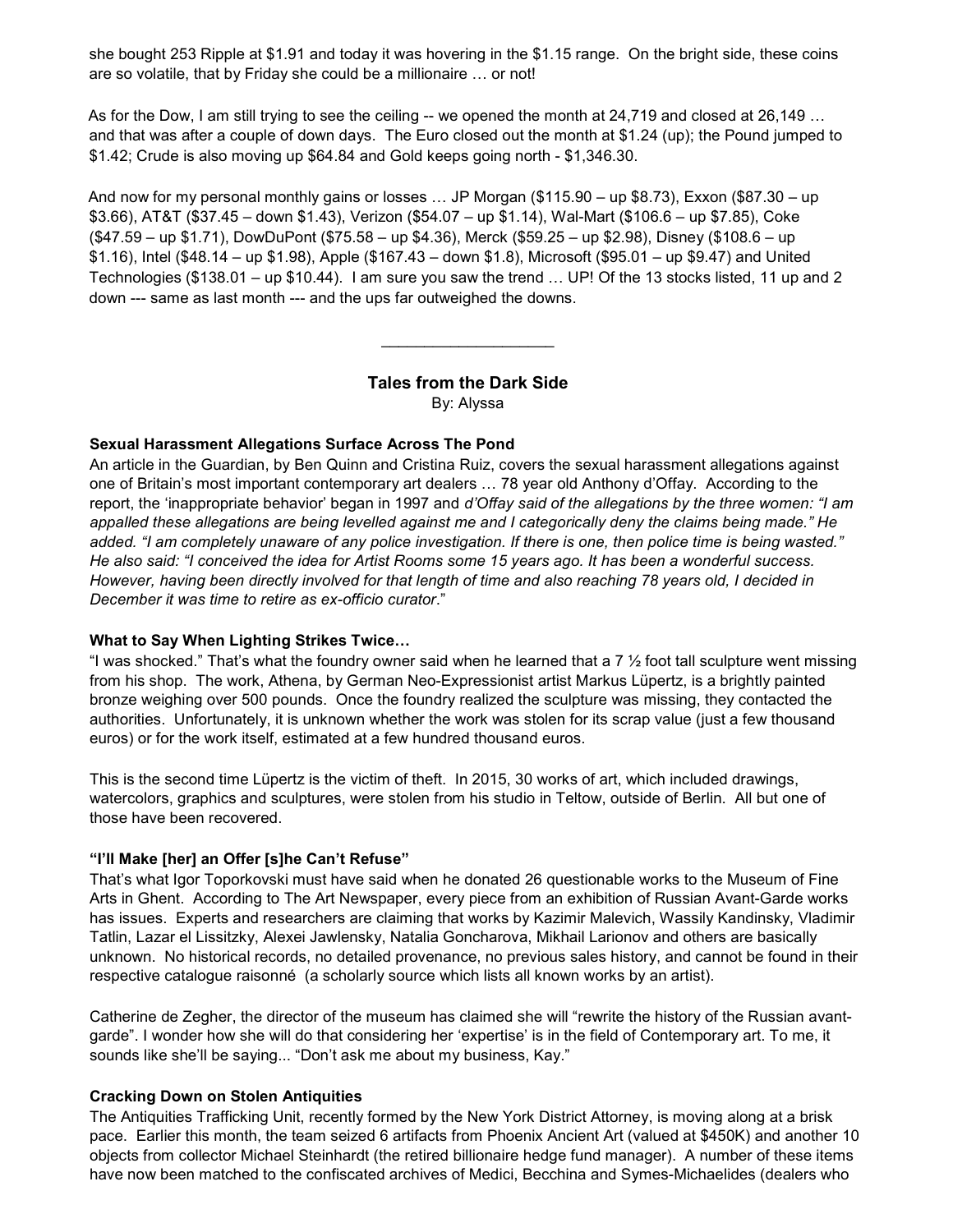were convicted for their involvement in numerous cases of antiquities looted from Italy, Greece and other countries, after the 1970 UNESCO Convention).

It appears that the buying and selling of looted artifacts has been going on for years (decades/centuries) and I am sure that these recent seizures are just the tip of the iceberg. Going forward, there will be many more unhappy collectors who bought their items in good faith.

#### Really! By: Amy

Since the Grammy Awards took place this past weekend in New York, I thought it would be interesting to see what Music Memorabilia had recently sold. A handmade shirt with an Indian motif that was worn by Jimi Hendrix in 1967 just sold for slightly more than 5 times the high estimate. Hendrix wore it during two concerts, one in Paris and the other in Germany, and while he was recording the album "Are You Experienced." After a backstage meeting in Munich, Hendrix gave the shirt to a friend of the consignor. It was estimated to make \$10- 20K but hammered down at \$85K (\$106,250 with the commission) – it is the most valuable piece of Hendrix clothing sold at auction…who knows, maybe some Foxy Lady has it hanging in her closet.

Now some superstars choose a ride that is worthy of their celebrity status, and some just travel in a less conspicuous fashion. In 1981, David Bowie bought a Volvo 262C Bertone, which was considered quite sedate for Bowie at the time, as he was always pushing the boundaries with his music. According to reports, this Volvo was a little more exciting than most since it had electric windows, leather seats and most importantly, a Hi-Fi stereo – really, these seem like pretty standard equipment to me. The car, now in its Golden Years, was estimated to make \$10-20K; but drove off the auction block for \$218K!

And now for a car with a little more panache – Paul McCartney's Aston Martin DB5 which he bought new, in 1964; shortly after the Beatles returned from their hugely successful USA tour. McCartney sold the car in 1970, and it has passed through the hands of several owners and gone through some color changes. Originally, McCartney ordered the car in blue; but along the way one owner changed it to silver … similar in color to the DB5s in early James Bond movies. In 2012, the car was fully restored by Aston Martin specialist Alan Smith Motors and according to the auction house, the car was now in "at least as good as, if not better condition as when it was built" – really?? After The Long and Winding Roads this car must have travelled, it rambled just past the low end of the \$1.6-2M estimate and sold for \$1.7M with the commission.

Finally, the sale of this little piece of memorabilia did surprise me. There were at least two fans of the late Kurt Cobain who battled it out for his Blockbuster Video card (Cobain was one of the founding members of the group Nirvana and passed away in 1994 from an apparent suicide). Both Nirvana and Blockbuster could be considered icons of the '80s and '90s, so maybe it shouldn't have surprised me when the card sold well beyond the \$4-600 estimate and made \$2,187. Maybe someone will try to use the card to take out the movie About a Girl. In case you are wondering, Blockbuster just closed their last store in Texas, but there is still one in Oregon and a few in Alaska!

#### REHSing Artists By: Lance

 $\overline{\phantom{a}}$  . The set of the set of the set of the set of the set of the set of the set of the set of the set of the set of the set of the set of the set of the set of the set of the set of the set of the set of the set o

Managing the pipeline – I know it's been quite a while since my last REHSing Artists piece which discussed presenting your work… hopefully in all that time, you've found some representation! Once you have representation, comes the fun part… sales! And how do you keep making sales? Keep making artwork! One of the most important aspects of your career is managing a steady flow of material onto the market, so here are a few things to be mindful of…

Whether you're represented by one small/local gallery, or have representation in major cities around the world, one thing you can guarantee is that each gallery is going to expect new inventory on a consistent basis. Additionally, one of the easiest ways to build a trusting relationship is by giving accurate expectations and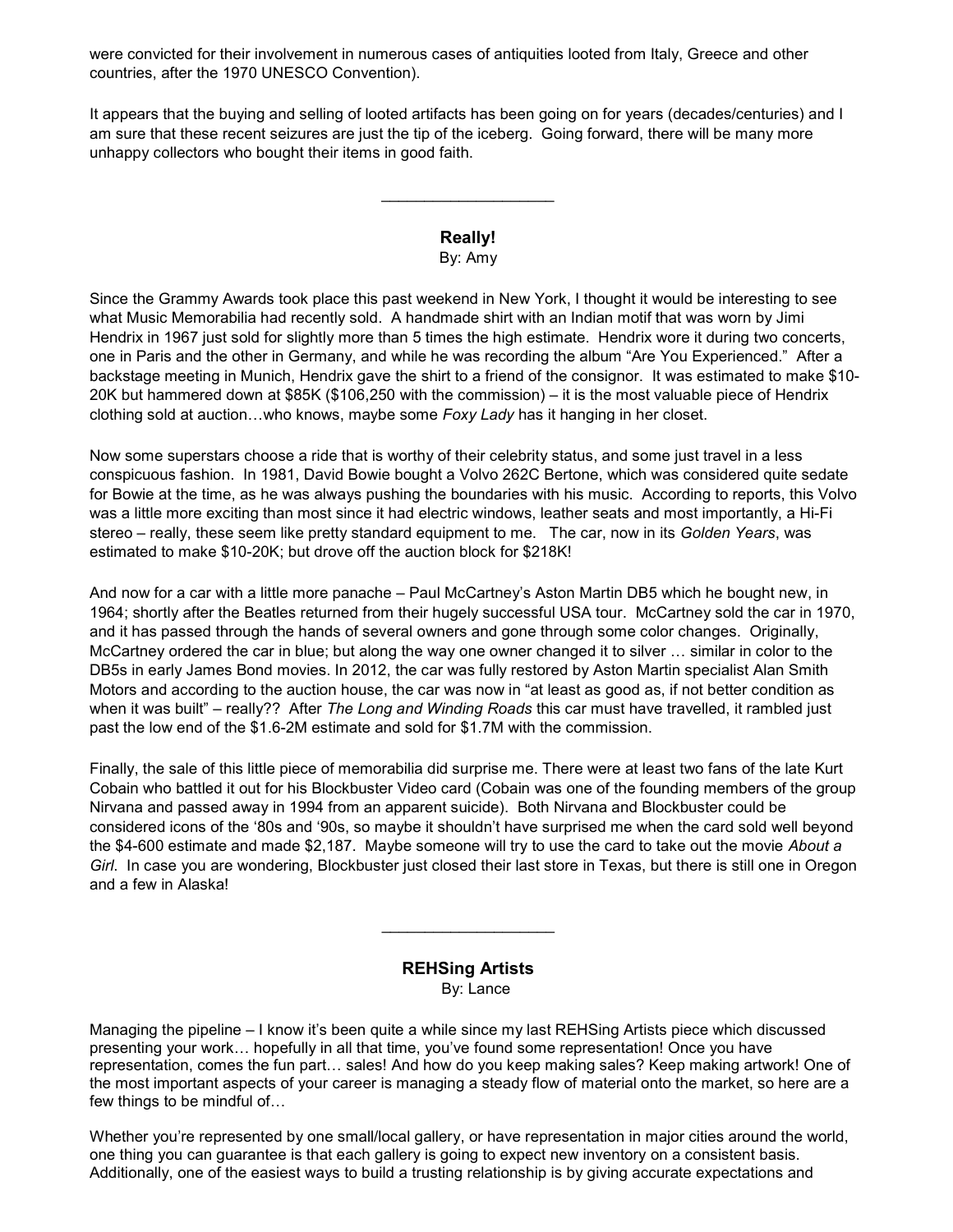following through. So, let's start off with a simple example… an entry level artist working with a local gallery – say you can produce one mid-size (18x24 inch) work each month… you'd be walking in thinking you could supply your gallery with 12 works each year... but in reality, that's a longshot because, well… life happens – you know, things you cannot plan for. It would be a mistake to give a gallery the impression you will produce 12 works each year since they will begin to plan the marketing of your work based on expected production levels (sorry to make it sound so corporate). So, regardless of your production levels, ahead or behind schedule, you should be in touch with your gallery regularly so they know what is, or is not coming. A common theme in this piece has to do with planning and coordination – remember, the artist/gallery relationship is a business partnership and that means teamwork. When planning for events such as art fairs or preparing an advertising schedule, it helps the gallery make the best decision for the team if they know what is in the works and when they should expect new inventory.

Along the way, other opportunities will inevitably arise (juried/group exhibits, magazine articles, etc.) and taking on these projects will take time away from producing works for your gallery's inventory. Any opportunities you are considering should be openly discussed with your gallery – not in the sense that you need permission, but in the sense that they should know if there will be a gap in your normal work flow. Again, this allows the gallery to make informed decisions regarding their business operations… if you are working with a "good" gallery, you'd hope that they would want to help you make the best decisions for your career since it would be in their best interest as well. Something to keep in mind here is that your gallery likely spends a lot of time, money and energy working on your behalf, so it may be advisable to give their needs a little priority. For example, you may be offered a chance to submit a new work for a group show at a new trendy gallery OR get a new inventory piece done for your gallery before a big art fair. And while a new inventory piece seems less enticing, if you regularly show with a gallery, fair visitors and clients/collectors look to see new work by artists they have seen or bought before – it may be the only opportunity in an entire year to expose your work to those people … and some art fairs can bring in 50,000+ visitors in a weekend! So, although the routine art fair that your work gets shown at each year seems less exciting, it may be the smarter long-term decision. I'll concede, that may not always be the case… but again, that is why you should be discussing this with your gallery – to determine which opportunities get priority.

The last point I want to make is that it is paramount to always have available work… especially when something sells. An interesting thing about human psychology is that people want what others have… so if a gallery announces a sale, there is a chance that other perspective buyers may look to pull the trigger as well. If you only have one available painting, it is tough to capitalize on the momentum. We start to see that being a bigger issue with artists who have multiple galleries and spread themselves too thin, where they may only have one or two works at each gallery at a time. There are obvious exposure benefits to having a second location, but if Gallery X announces a sale of your painting to their collectors, Gallery Y's collectors are not exposed to that work and the sale... it certainly is a delicate balancing act but hypothetically, it may be better to have 2 galleries with 4-5 paintings each then 4 galleries with 2 paintings each. Similarly, if instead of completing one painting each month, you completed one painting every 3 months, it could be very difficult to build inventory and maintain market traction – it probably wouldn't be advisable to look for additional representation.

The main point I want to highlight here goes back to managing expectations. If you openly communicate with your gallery and their expectations are on par with your production, you will continue to grow and foster a healthy, long-lasting partnership in your art career.

#### The Art Market – A Report from the Trenches By: Howard

 $\_$ 

The month of January was a quiet one in the auction arena (at least for the art market). There wasn't one major sale to report on … oh, how nice that was! I have a feeling that the same will not hold true for February.

In the private sale side of things … the art galleries … there was plenty of action. Shows and fairs abound in January. Among the largest were: FOG Design + Art in San Francisco; Untitied, San Francisco; Art Palm Beach; London Art Fair; Outsider Art Fair (NYC); Art Los Angeles Contemporary; The Winter Antiques Show (NYC) and The LA Art Show … the latter of which we exhibited at. On top of those, there were at least another 35 assorted 'antique' shows throughout the US.

Reports from fellow dealers were that most had very good fairs and it was not only in the contemporary arena, but in the historic and antique as well. I even heard a few reports that millennials were looking at and buying